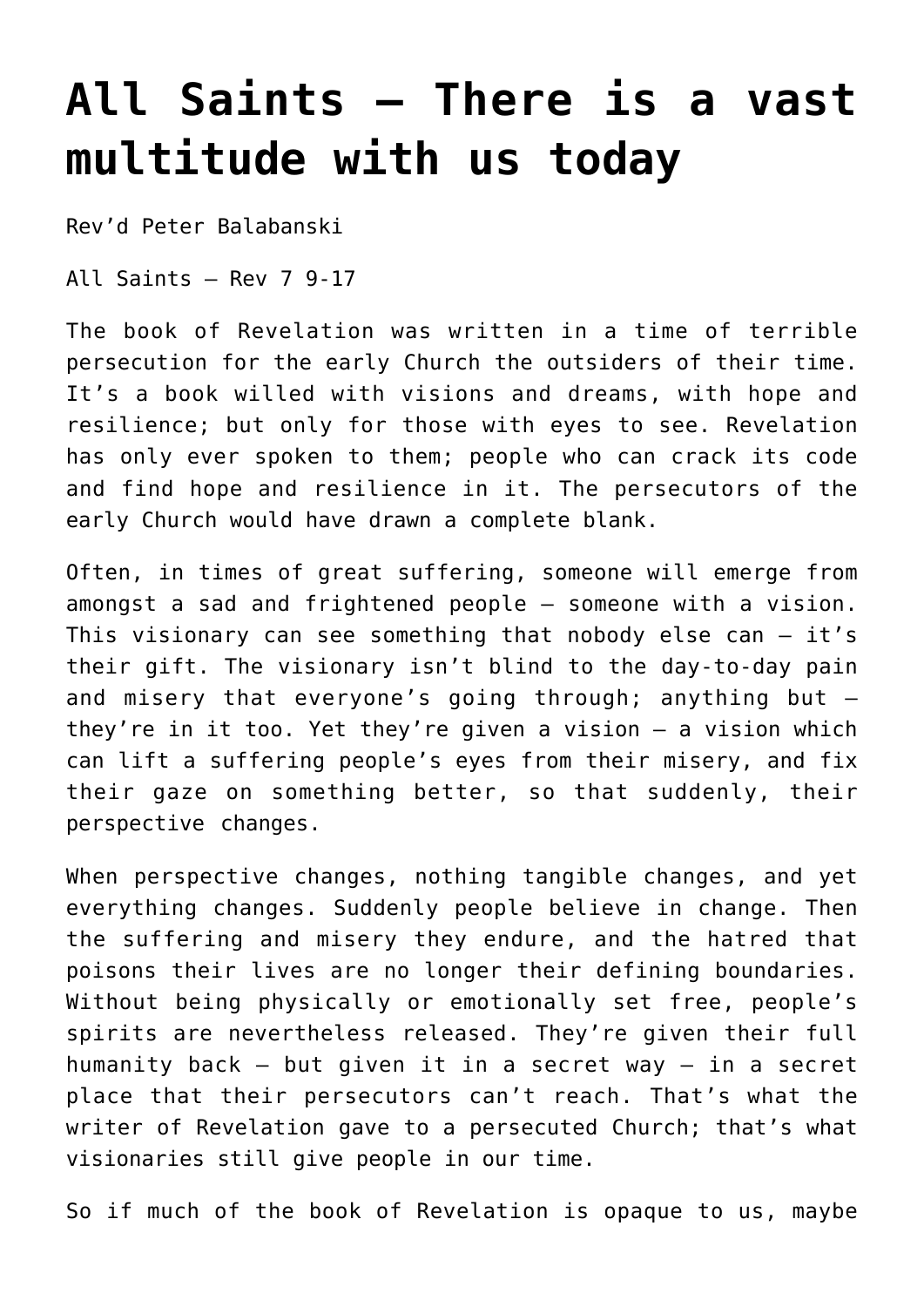it's just that we're waiting for the right time to read it  $$ let's pray that we're spared that time. Revelation is written in a sort of code. Let's crack it open a bit. *7.9 … I looked, and there was a great multitude that no one could count, from every nation, from all tribes and peoples and languages.* How does that bring hope to persecuted Jewish and Gentile Christians?

Do you remember the promise God made to Abraham – Genesis 12.3 – *in you, all families of the earth shall be blessed*? Here it is pictured as fulfilled.

What's being said here is that persecutors can do what they like, but in the end, what God has promised is what goes. Revelation goes further – *all tribes and peoples and languages*: languages. This goes back further – to the tower of Babel, where God confused the languages of the people. This vision sees all that division reversed – what was broken gets mended in this vision. So wounds in the Christian community  $$ divisions and misunderstandings – are also going to be healed.

The verse goes on; this multitude is *standing before the throne and before the Lamb, robed in white, with palm branches in their hands*. These people are in God's presence – in the presence of the Lamb. Jesus, the one who was killed but is now alive again, is enthroned in splendour. And the multitude is robed in white, the robe of martyrs – of those who witnessed with their lives – the robe of the baptised.

*"These are they who have come out of the great ordeal; they have washed their robes and made them white in the blood of the Lamb. <sup>5</sup> For this reason they are before the throne of God, and worship him day and night within his temple, and the one seated on the throne will shelter (pitch the divine tent over) them.*

So these persecuted, martyred ones are resurrected too, and they're bearing palm branches. What people waved for Jesus on